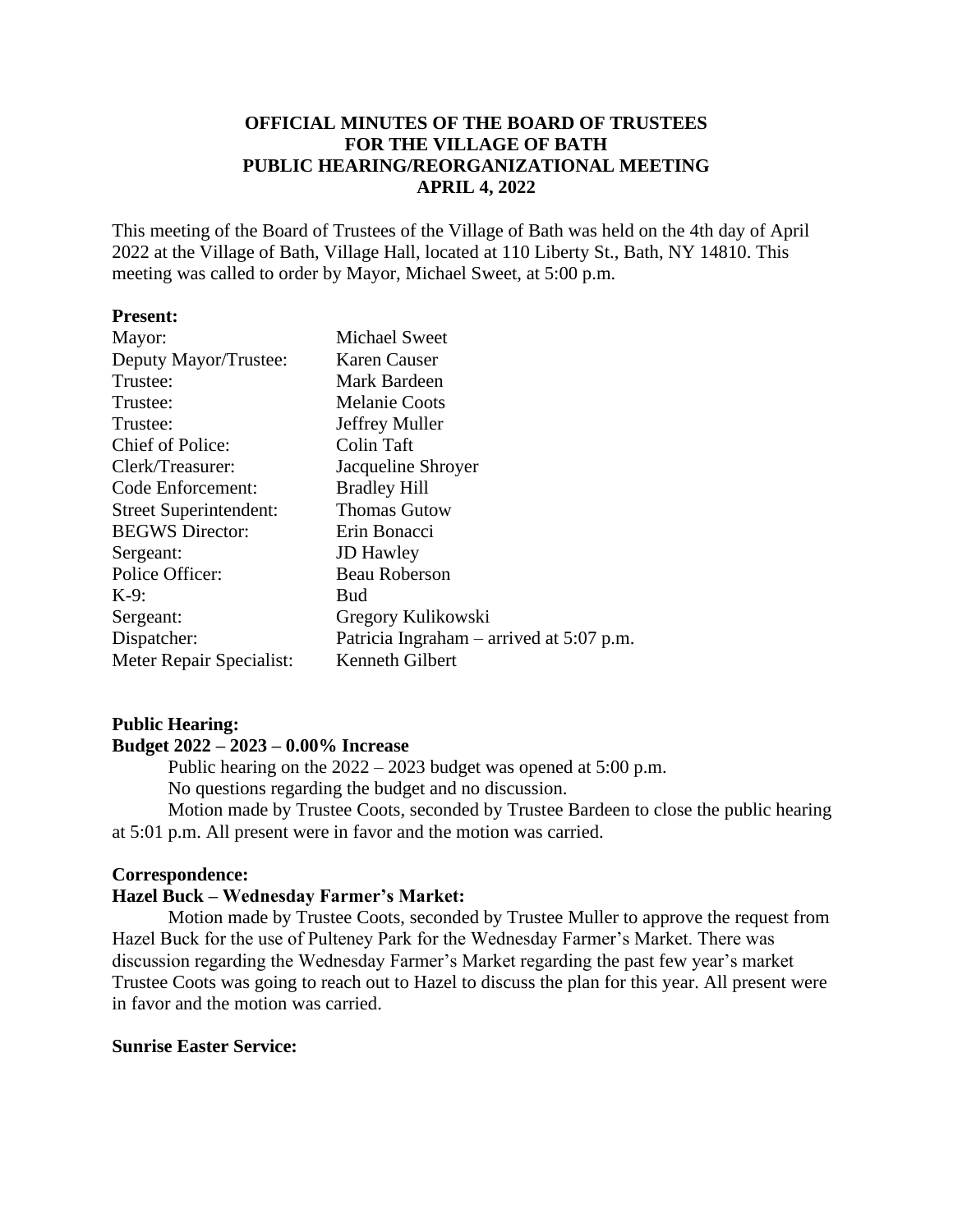Motion made by Trustee Bardeen, seconded by Trustee Muller to approve the request for the Bath Area Churches to hold a sunrise Easter service at Mossy bank Park on April 17, 2022 at 6:00 a.m. All present were in favor and the motion was carried.

#### **Beau Roberson & Bud Commendation:**

Motion made by Trustee Bardeen, seconded by Trustee Muller to approve the Narcotics Interdiction Commendation for Police Officer Roberson and K-9 Dog Bud for excellent performance of their duties above and beyond the call of duty for apprehending a major methamphetamine dealer in the Village. All present were in favor and the motion was carried.

Sergeant Hawley, Kenneth Gilbert, Police Officer Roberson and K-9 Bud all left the meeting at 5:11 p.m.

#### **Appointments:**

Motion made by Trustee Coots, seconded by Trustee Bardeen to approve the following appointments. All present were in favor and the motion was carried.

> Lee Cornaire (Chairperson) – Shade Tree Committee 3 Year Term Jim Pitt – Shade Tree Committee 3 Year Term Jim Hopkins – Shade Tree Committee 3 Year Term Lee Cornaire – Planning Board 3 Year Term Paul Hubbell – Planning Board 3 Year Term Rick Machuga – Zoning Board 3 Year Term Michael Flint - Zoning Board 3 Year Term Jeff Heil - Zoning Board 3 Year Term Chad Faulkner – Historical Preservation Commission 3 Year Term

# **New Business: Budget 2022 – 2023:**

Motion made by Trustee Muller, seconded by Trustee Bardeen to approve the Village of Bath's 2022-2023 fiscal year budget with a 0.00% increase to taxes. All present were in favor and the motion was carried.

#### **Mayoral Appointments:**

Motion made by Trustee Bardeen, seconded by Trustee Causer to approve the following mayoral appointments for 2022-2023. All present were in favor and the motion was carried.

# **2022-2023 Village of Bath Mayoral Appointments**

| Clerk/Treasurer (Two Year)        | Jacqueline Shroyer (Term $4/4/2022 - 4/1/2024$ ) |
|-----------------------------------|--------------------------------------------------|
| Deputy Clerk/Treasurer (One Year) | Stephany Bartusiak (Term $4/4/2022 - 4/3/2023$ ) |
| Acting Village Justice (One Year) | Vernard Anderson (Term $4/4/2022 - 4/3/2023$ )   |
| Registrar (Two Year)              | Jacqueline Shroyer (Term $4/4/2022 - 4/1/2024$ ) |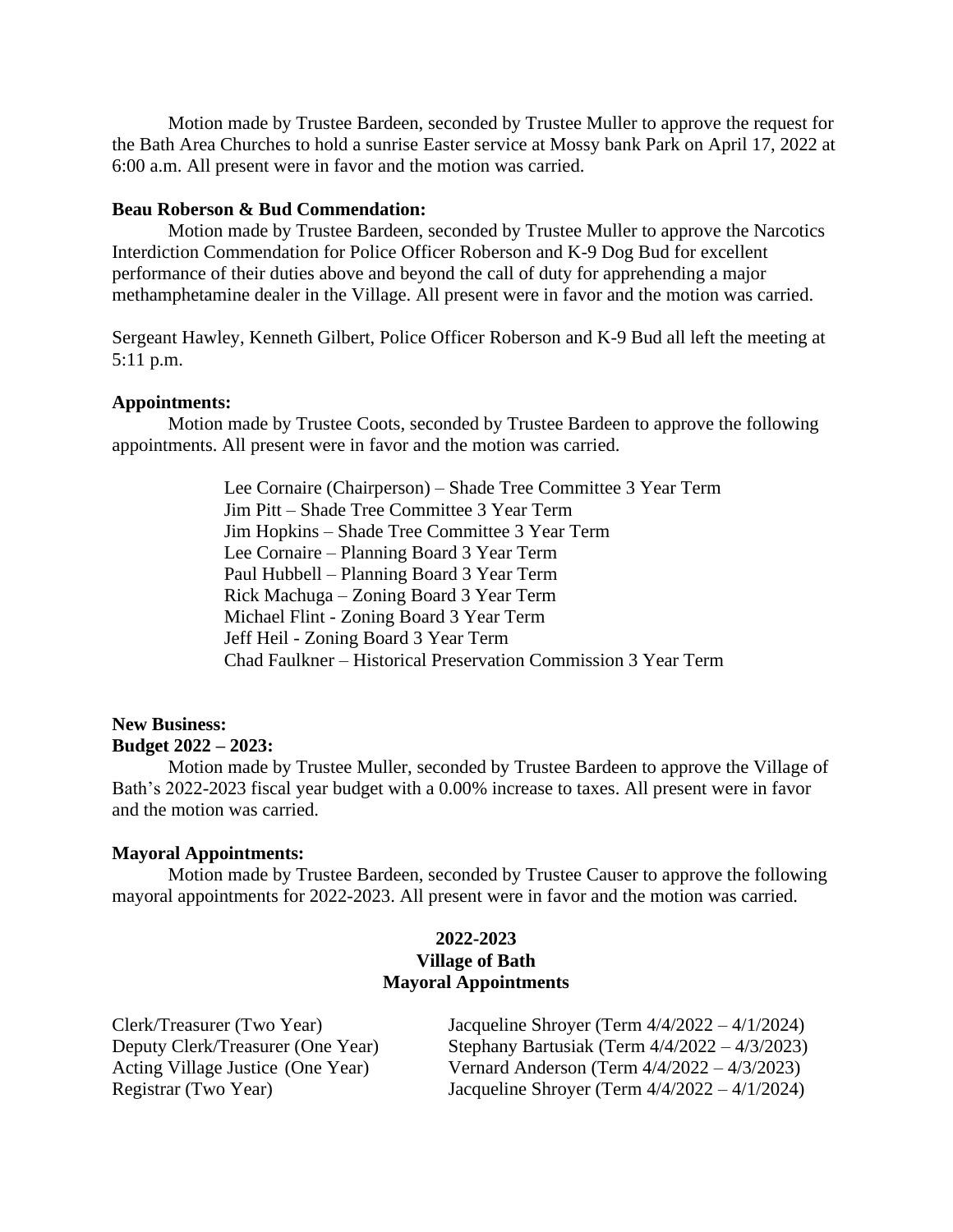Deputy Registrar (One Year) Stephany Bartusiak (Term 4/4/2022 – 4/3/2023) Deputy Mayor (One Year) Karen Causer (Term 4/4/2022 – 4/3/2023) Official Newspaper The Corning Leader Official Depositories Five Star Bank Chemung Canal Trust Company

## **Designation of Areas of Responsibility of the Board:**

Motion made by Trustee Coots, seconded by Trustee Bardeen to approve the following Liaison and committee appointments for 2022-2023. All present were in favor and the motion was carried.

## **Liasion Assignments**

Attorney Mayor Bingo/Bell Jar Trustee Coots Clerk/Treasurer Mayor Deputy Clerk/Treasurer Mayor Code Enforcement Trustee Causer Fire Department Trustee Bardeen Police Department Trustee Bardeen Street Department Trustee Causer Town of Bath Trustee Causer Village Hall Mayor

## **Committees**

**Chamber of Commerce** Trustee Causer Handicapped Accessibility Trustee Muller Historical Preservation Trustee Bardeen Housing Authority **Trustee Coots** Joint Economic Development Mayor John Southard Youth Recreation Trustee Coots Mossy Bank Park Trustee Muller Parks/Downtown Trustee Coots Planning Board Trustee Muller Shade Tree Trustee Muller Technology Trustee Bardeen Utilities Trustee Muller Zoning Trustee Muller Policies and Procedures Trustee Causer Employee Handbook Trustee Causer Village Sign Trustee Muller Comprehensive Plan Trustee Causer Street Lighting Trustee Muller Communications / Facebook Trustee Coots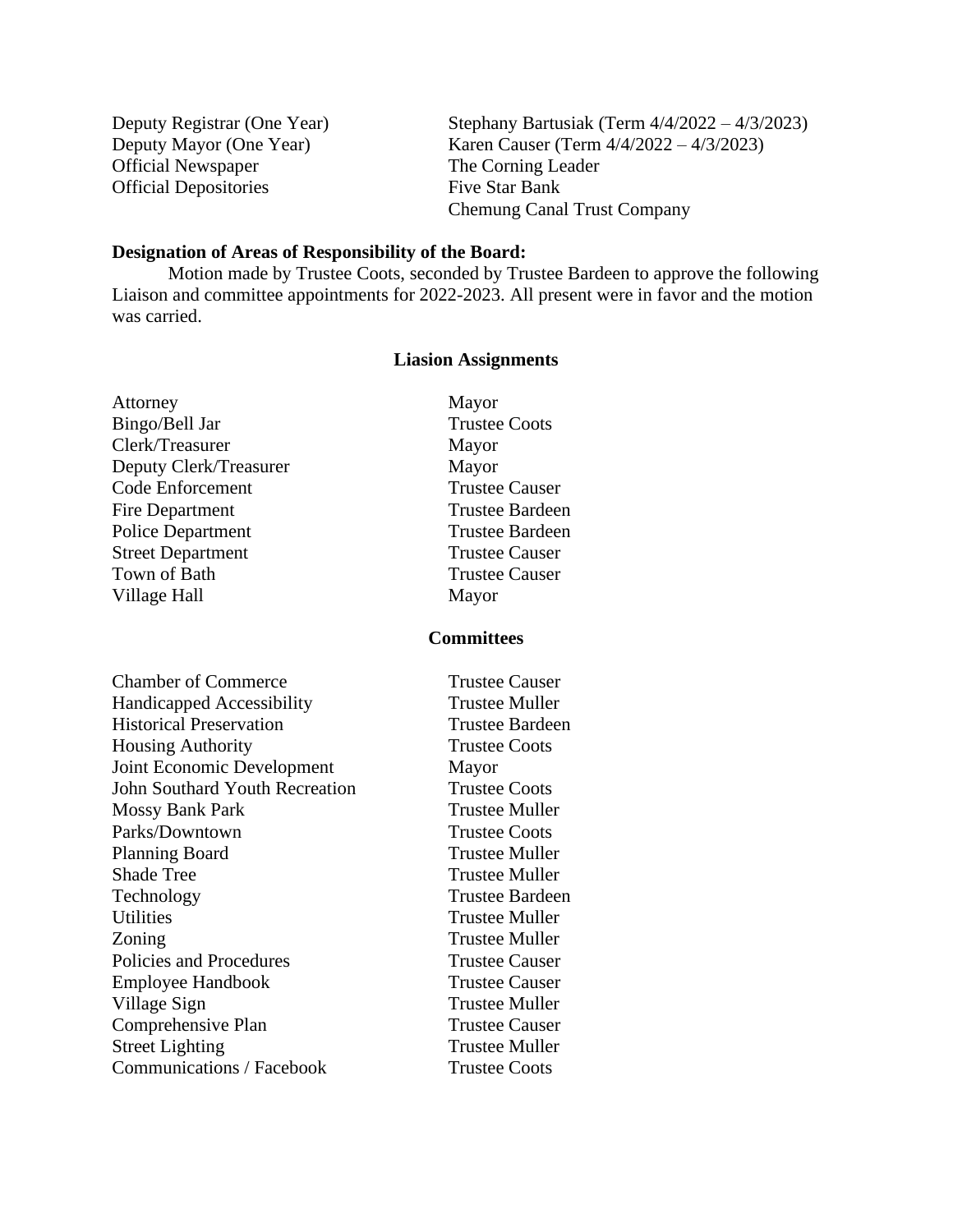#### **Village of Bath Meeting Dates:**

Motion made by Trustee Muller, seconded by Trustee Bardeen to approve the following 2022-2023 Village meeting dates. All present were in favor and the motion was carried.

# **Village of Bath Meeting Dates for 2022 - 2023**

Official meeting will be held on the third Monday of each month unless stated otherwise. Meetings will be held at the Village Board Room at 110 Liberty Street at 5:30 pm. Except for the Reorganizational meeting held at 5:00 p.m. All meetings will include any business brought before the board.

| Monday April 18, 2022     | <b>Regular Meeting</b> |
|---------------------------|------------------------|
| Monday May 16, 2022       | <b>Regular Meeting</b> |
| Monday June 20, 2022      | <b>Regular Meeting</b> |
| Monday July 18, 2022      | <b>Regular Meeting</b> |
| Monday August 15, 2022    | <b>Regular Meeting</b> |
| Monday September 19, 2022 | <b>Regular Meeting</b> |
| Monday October 17, 2022   | <b>Regular Meeting</b> |
| Monday November 21, 2022  | <b>Regular Meeting</b> |
| Monday December 19, 2022  | <b>Regular Meeting</b> |
| Tuesday January 17, 2023  | <b>Regular Meeting</b> |
| Tuesday February 21, 2023 | <b>Regular Meeting</b> |
| Monday March 20, 2023     | <b>Regular Meeting</b> |
| Monday April 3, 2023      | Re-Org Meeting         |
|                           |                        |

#### **Village of Bath Holidays:**

Motion made by Trustee Coots, seconded by Trustee Bardeen to approve the following Holidays for the Village of Bath. All present were in favor and the motion was carried.

## **Village of Bath 2022-2023 Holidays**

| Monday May 30, 2022        |
|----------------------------|
| Monday July 4, 2022        |
| Monday September 5, 2022   |
| Monday October 10, 2022    |
| Friday November 11, 2022   |
| Thursday November 24, 2022 |
| Friday November 25, 2022   |
| Friday December 23, 2022   |
| Monday December 26, 2022   |
| Friday December 30, 2022   |
| Monday January 2, 2023     |

Memorial Day Independence Day Labor Day Columbus Day Veterans Day Thanksgiving Day After Thanksgiving Christmas Eve Christmas New Year's Eve ry 2, 2023 New Year's Day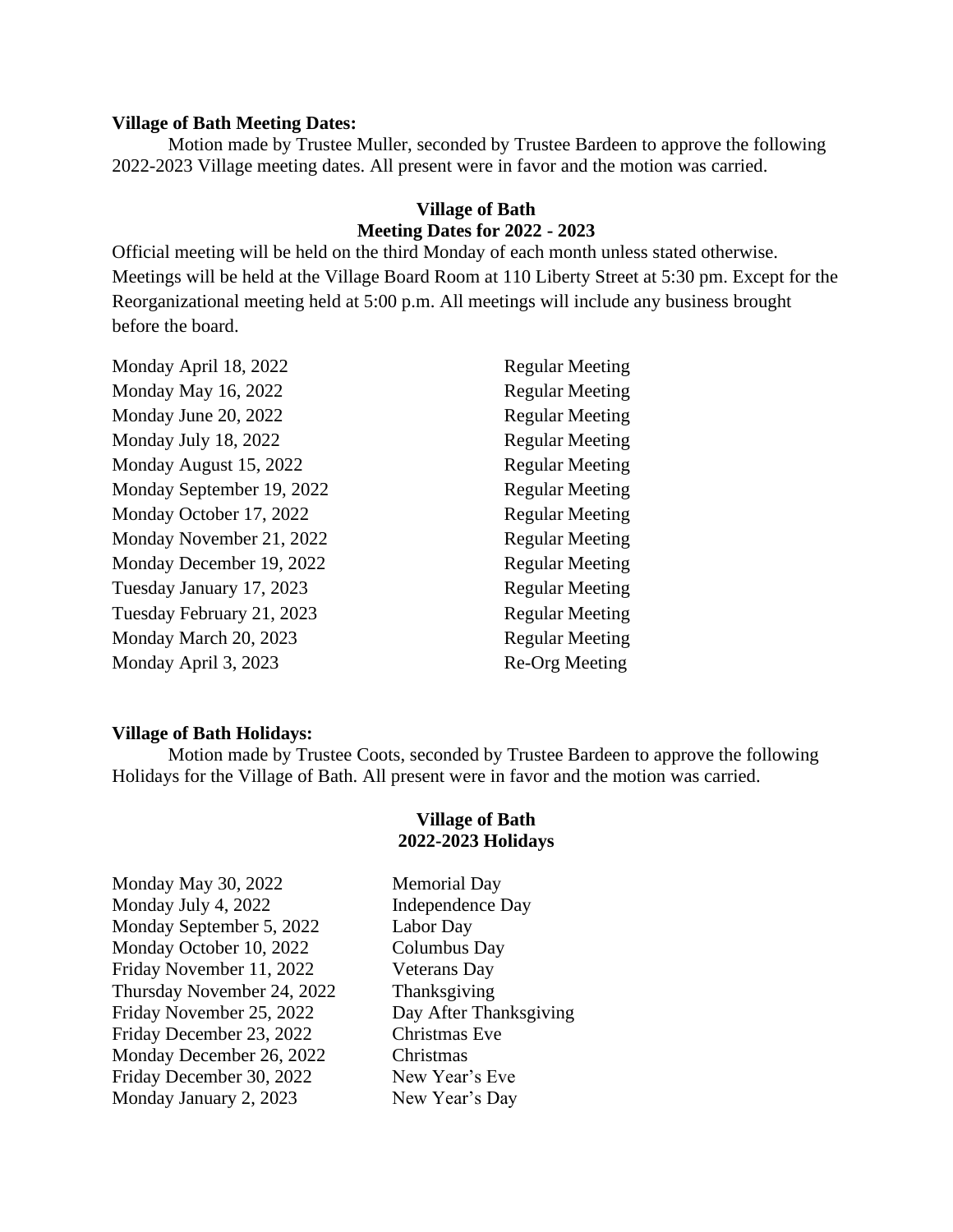Monday February 20, 2023 Presidents' Day Friday April 7, 2023 Good Friday

Monday January 16, 2023 Martin Luther King Jr. Day

# **Tax Levy Resolution:**

## **Resolution 04-04-2022**

Upon the motion of Trustee Muller, seconded by Trustee Bardeen, to approve Resolution 04-04-2022 Tax Levy for 2022-2023.

Whereas, the Village Board of Trustees has adopted a budget for the fiscal year 2022-2023 pursuant to Section 5-508 of the Village Law.

Now, therefore be it resolved, that the following tax levy be adopted levying the total taxes and other charges extended and levied against each parcel of real property shown on the roll for the fiscal year 2022-2023:

| General Fund Tax Levy                  | \$2,974,170.00 |
|----------------------------------------|----------------|
| <b>Assessed Valuation</b>              | 220,525,880.00 |
| Tax Rate per 1000                      | 13.48269       |
| Total Taxes for 2022-2023 Budget       | \$2,973,282.46 |
| Delinquent Water Rents/Units & Charges | \$25,719.33    |
| Delinquent Sewer Rents/Units & Charges | \$18,930.47    |
| <b>Omitted Tax Re-levies</b>           | \$887.54       |
| Tax Map Number                         | Amount         |
|                                        |                |

Total Tax Levy \$3,018,819.80

and the County of Steuben is authorized to collect these taxes and re-levies and the Mayor and all the Trustees voting as follows:

|                               | AYE | <b>NAY</b> | ARSFNT |
|-------------------------------|-----|------------|--------|
| Mayor Michael Sweet           | х   |            |        |
| Trustee Mark Bardeen          | x   |            |        |
| <b>Trustee Jeffrey Muller</b> | х   |            |        |
| Trustee Karen Causer          | х   |            |        |
| Trustee Melanie Coots         | x   |            |        |
|                               |     |            |        |

**Investment Policy:**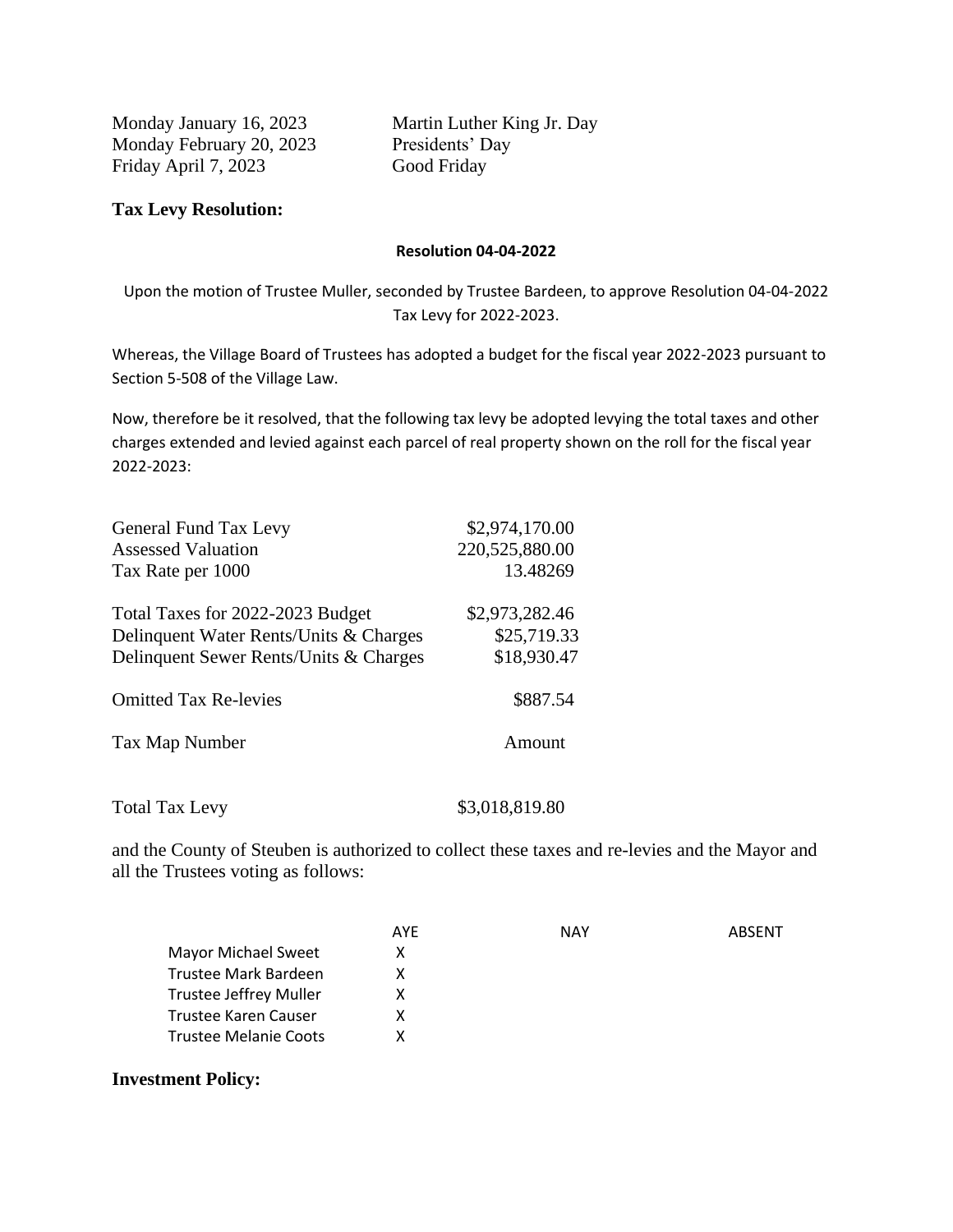Motion made by Trustee Bardeen, seconded by Trustee Coots to approve the investment policy for the Village of Bath. All present were in favor and the motion is carried.

#### **Mileage Reimbursement Rate IRS fixed Rate:**

# **RESOLUTION VILLAGE OF BATH BOARD OF TRUSTEES BATH, NEW YORK**

| Date Approved: | Monday, April 4, 2022        |     | Intro Date: |                | Monday, April 4, 2022       |
|----------------|------------------------------|-----|-------------|----------------|-----------------------------|
|                | Introduced by: Trustee Coots |     |             |                | Seconded by: Trustee Causer |
| Vote:          | Mayor Sweet                  | Aye | Nav         | Abstain        | Absent                      |
|                | <b>Trustee Causer</b>        | Aye | Nav         | Abstain Absent |                             |
|                | Trustee Bardeen              | Aye | Nav         | Abstain Absent |                             |
|                | <b>Trustee Muller</b>        | Aye | Nav         | Abstain Absent |                             |
|                | <b>Trustee Coots</b>         | Aye | Nav         | Abstain        | Absent                      |

TITLE: Resolution approving Mileage Allowance

**WHEREAS;** the Board of Trustees of the Village of Bath has determined to pay a fixed rate for mileage as reimbursement to village officers and employees who use their personal automobiles while performing their official village duties;

#### **NOW THEREFORE BE IT RESOLVED:**

**SECTION 1.** That the Board of Trustees of the Village of Bath will approve reimbursement to such officers and employees at the IRS rate per mile.

**SECTION 2.** That this Resolution is effective immediately.

#### **Allow Board to Approve Claims in advance:**

## **RESOLUTION VILLAGE OF BATH BOARD OF TRUSTEES BATH, NEW YORK**

| Date Approved: | Monday, April 4, 2022                                   |                   | Intro Date:       |                                                    | Monday, April 4, 2022        |
|----------------|---------------------------------------------------------|-------------------|-------------------|----------------------------------------------------|------------------------------|
|                | Introduced by: Trustee Muller                           |                   |                   |                                                    | Seconded by: Trustee Bardeen |
| Vote:          | Mayor Sweet<br><b>Trustee Causer</b><br>Trustee Bardeen | Aye<br>Aye<br>Aye | Nav<br>Nay<br>Nay | Abstain Absent<br>Abstain Absent<br>Abstain Absent |                              |
|                | <b>Trustee Muller</b>                                   | Aye               | Nay               | Abstain Absent                                     |                              |
|                | <b>Trustee Coots</b>                                    | Aye               | Nay               | Abstain Absent                                     |                              |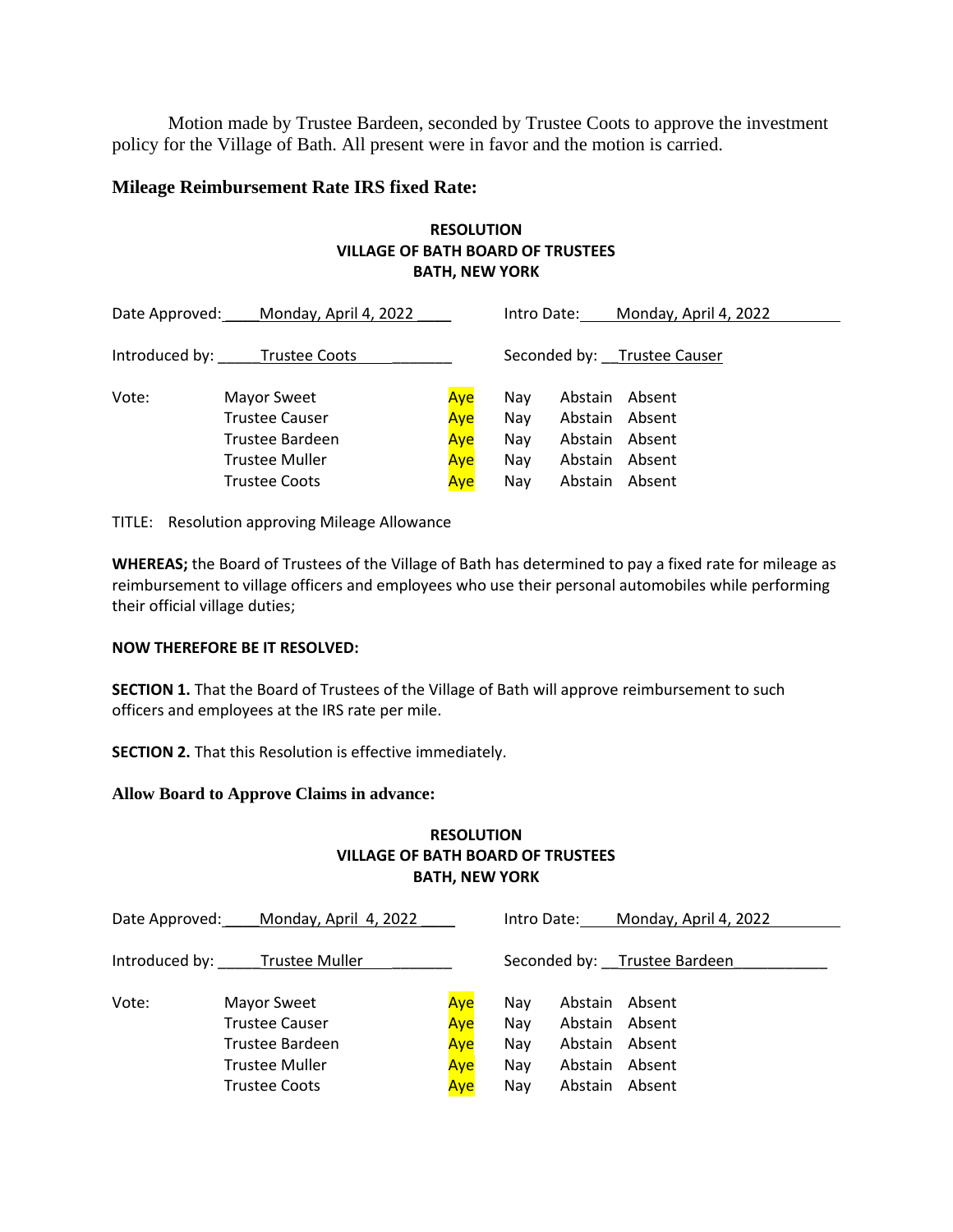TITLE: Resolution allowing board to approve claims in advance

**WHEREAS;** the board of trustees of the Village of Bath has determined to authorize payment in advance of audit of claims for public utility services, postage, freight, credit card, express charges and bills with late fees; and

**WHEREAS;** all such claims must be presented at the next regular meeting for audit; and

**WHEREAS;** the claimant and the officer incurring or approving the claim are jointly and severally liable for any amount the board of trustees disallows.

#### **NOW THEREFORE BE IT RESOLVED:**

**SECTION 1.** That the board of trustees of the Village of Bath authorizes payment in advance of audit of claims for public utility services, postage, freight, credit card, express charges and bills with late fees. All such claims must be presented at the next regular meeting for audit and the claimant and the officer incurring or approving the claims are jointly and severally liable for any amount the board of trustees disallows.

**SECTION 2.** That this resolution is effective immediately.

# **Approve BEGWS Budget:**

Motion made by Trustee Muller, seconded by Trustee Coots to approve the Bath Electric, Gas and Water Systems budget for 2022-2023 fiscal year. All present were in favor and the motion was carried.

## **Procurement Policy:**

At a Reorganizational Meeting of the Board of Trustees of the Village of Bath, New York, held on April 4, 2022,

WHEREAS, Section 104-b of the General Municipal Law requires the governing body of every municipality to adopt a procurement policy for all goods and services which are not required by law to be publicly bid, and

WHEREAS, comments have been solicited from all officers in the Village of Bath involved in the procurement process,

NOW, upon motion moved by Trustee Bardeen, seconded by Trustee Causer, with the Mayor and Trustees voting as follows:

| Aye |
|-----|
| Aye |
| Aye |
| Aye |
| Aye |
|     |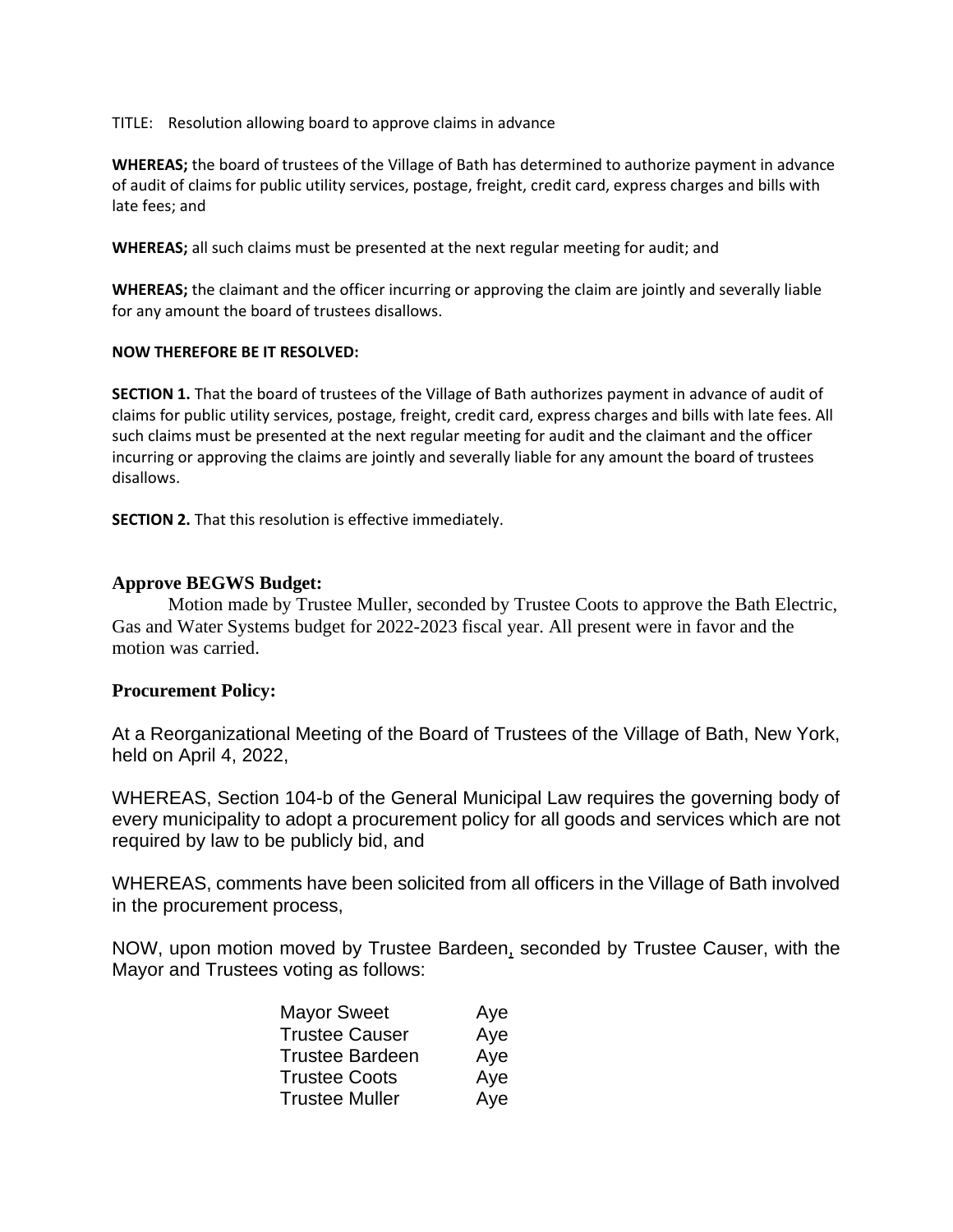NOW THEREFORE BE IT RESOLVED, the Village of Bath does hereby adopt the Procurement Policy, included below, to apply to all goods and services which are not required by law to be publicly bid.

# **Village of Bath Procurement Policy**

1. Adoption; applicability.

The Village of Bath does hereby adopt the following procurement policy, which is intended to apply to all goods and services which are not required by law to be publicly bid.

2. Determination of type of purchase.

A. Every purchase to be made must be initially reviewed to determine whether it is a purchase contract or a public works contract. Once that determination is made, a good faith effort will be made to determine whether it is known or can reasonably be expected that the aggregate amount to be spent on the item of supply or service is not subject to competitive bidding or competitive offers, taking into account past purchases or offers and the aggregate amount spent or received in a year.

The following items are not subject to competitive bidding pursuant to §104-B of the General Municipal Law: purchase contracts under \$20,000 and public works contracts under \$35,000; emergency purchases; certain municipal hospital purchases; goods purchased from agencies for the blind or severely handicapped; goods purchased from correctional institutions; purchases under state and county contracts; and surplus and secondhand purchases from another governmental entity.

B. The decision that a purchase or offer is not subject to competitive bidding will be documented in writing by the individual making the purchase. This documentation may include written or verbal quotes from vendors, a memo from the purchaser indicating how the decision was arrived at, a copy of the contract indicating the source which makes the item or service exempt, a memo from the purchaser or offeror detailing the circumstances which led to an emergency purchase or any other written documentation that is appropriate.

3. Methods of purchase.

A. All goods and services will be secured by use of written quotations, verbal quotations or any other method that assures that goods will be purchased at the lowest price. The following circumstances are exempt from the quotation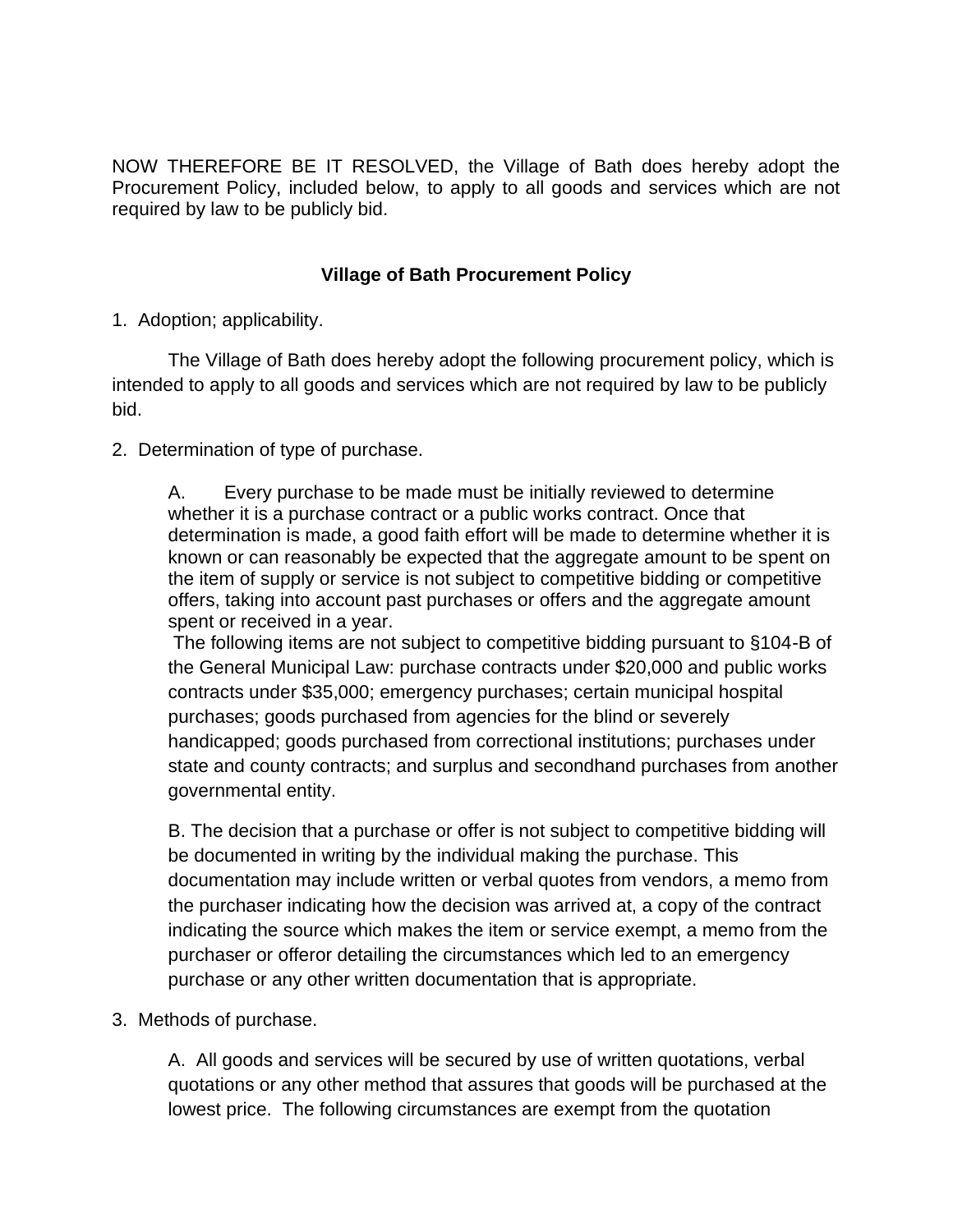requirement: purchase contracts under \$20,000 and public works contracts under \$35,000; goods purchased from agencies for the blind or severely handicapped pursuant to §175-b of the State Finance Law; goods purchased from correctional institutions pursuant to §186 of the Correction Law; purchases under state contracts pursuant to §104 of the general municipal law; purchases under county contracts to §103, Subdivision 3, of the General Municipal Law.

B. The following method of purchase will be used when required by this chapter in order to achieve the highest savings:

**Purchase Contract Method Estimated Amount of** \$1,500-5,999 2 verbal quotations \$6,000-19,999 3 written quotations

**Public Works Contract Method Estimated Amount of**

| \$5,000-9,999   | 2 verbal quotations                            |
|-----------------|------------------------------------------------|
| \$10,000-19,999 | 3 written quotations                           |
| \$20,000-34,999 | 3 written quotations and approval by the Board |

C. A good faith effort shall be made to obtain the required number of proposals or quotations. If the purchaser or offeror is unable to obtain the required number of proposals or quotations, the purchaser or offeror will document the attempt made at obtaining the proposals. In no event shall the failure to obtain the proposals be a bar to the procurement.

4. Documentation of actions.

A. Documentation is required of each action taken in connection with each procurement.

B. Documentation and an explanation is required whenever a contract is awarded to other than the lowest bidder. This documentation will include an explanation of how the award will achieve savings or how the lowest bidder was not responsible. A determination that the bidder is not responsible shall be made by the purchaser.

# 5. Exceptions

Pursuant to General Municipal Law §104-b, Subdivision 2f, the procurement policy may contain circumstances when, or types of procurements for which, in the sole discretion of the governing body, the solicitation of alternative proposals or quotations will not be in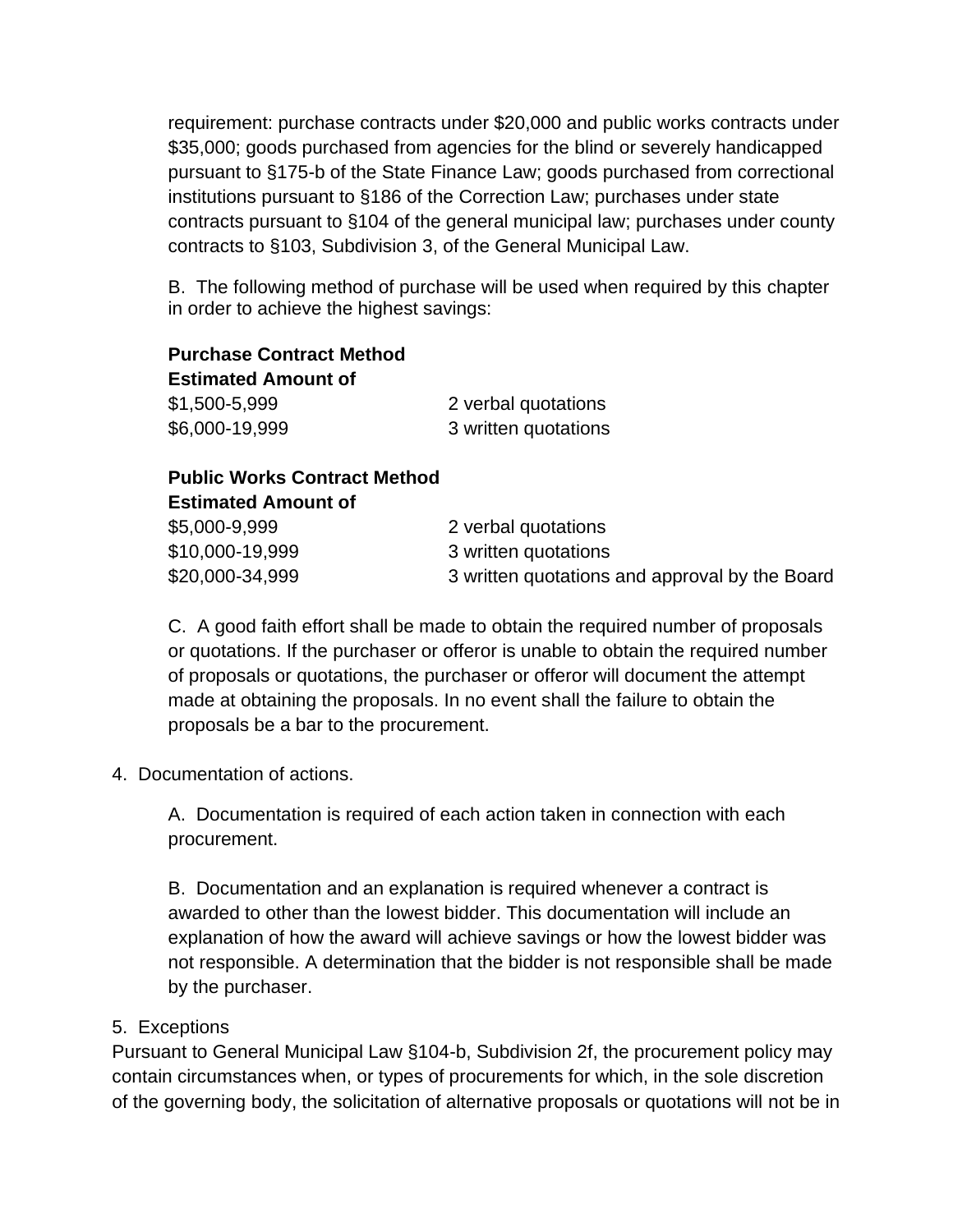the best interest of the municipality. In the following circumstances it may not be in the best interest of the Village of Bath, New York, to solicit quotations or document the basis for not accepting the lowest bid:

A. Professional services or services requiring special or technical skill, training or expertise.

> (1) The individual or company must be chosen based on accountability, reliability, responsibility, skill, education and training, judgment, integrity, and moral worth. These qualifications are not necessarily found in the individual or company that offers the lowest price and the nature of these services are such that they do not readily lend themselves to competitive procurement procedures.

(2) In determining whether a service fits into this category the Village of Bath, New York, shall take into consideration the following guidelines:

(a) Whether the services are subject to state licensing or testing requirements.

(b) Whether substantial formal education or training is a necessary prerequisite to the performance of the services.

(c) Whether the services require a personal relationship between the individual and municipal officials.

(3) Professional or technical services shall include, but not be limited to the following:

(a) Services of an attorney

(b) Services of a physician

(c) Technical services of engineer engaged to prepare plans, maps and estimates.

(d) Securing insurance coverage and/or services of an insurance broker.

(e) Services of a certified public accountant

(f) Financial and Investment management services

(g) Printing services involving extensive writing, editing or art work

(h) Management of municipally owned property

(i) Computer software or programming services for customized programs or services involved in substantial modification and customizing of prepackaged software.

(j) Arborist services

(k) Rate and regulatory consultant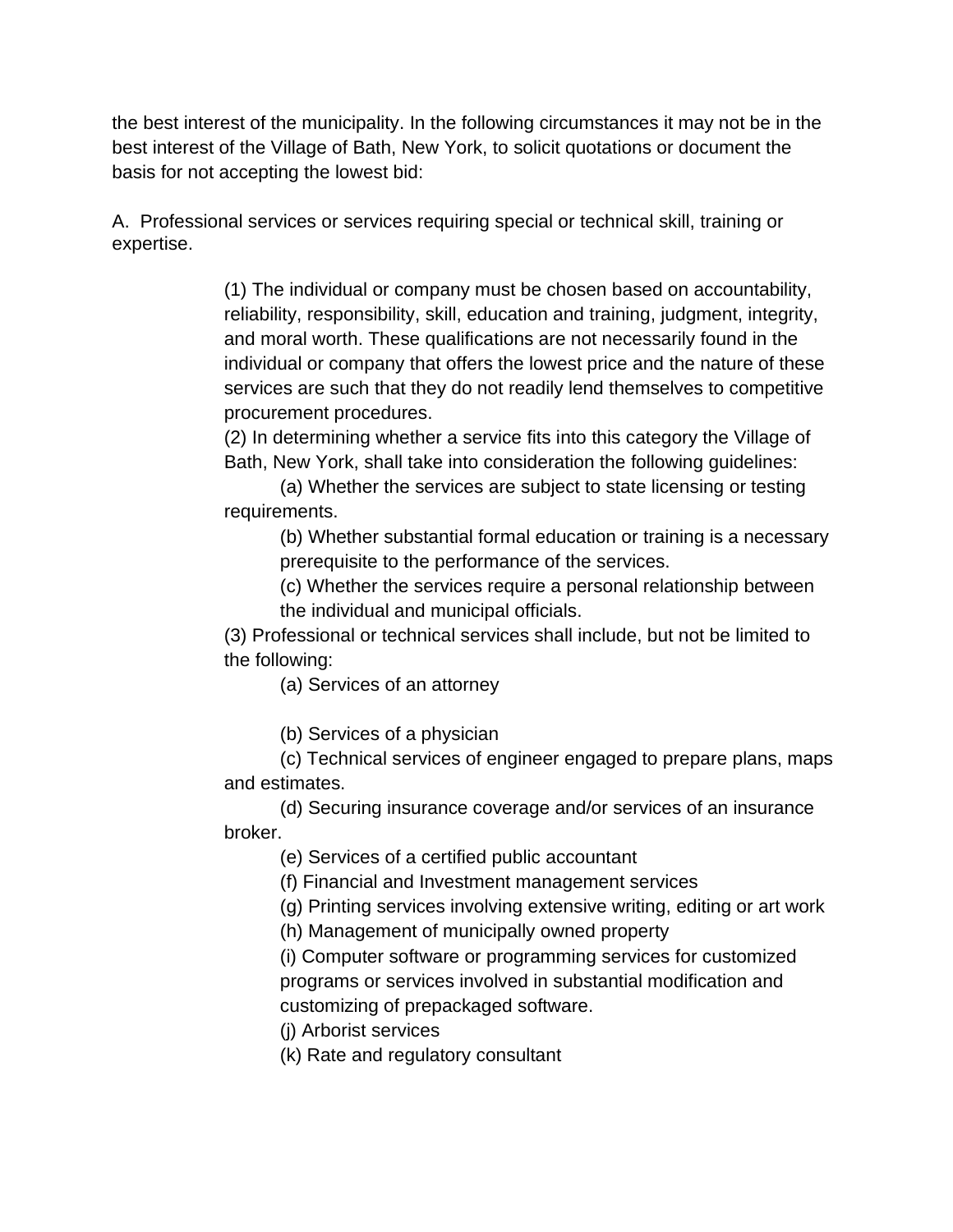B. Emergency purchases pursuant to §103, subdivision 4, of the General Municipal Law. Due to the nature of this exception, these goods or services must be purchased immediately, and a delay in order to seek alternate proposals may threaten the life, health, safety or welfare of the residents. The subsection does not preclude alternate proposals if time permits.

C. Purchases of surplus and secondhand goods. If alternate proposals are required, the Village of Bath is precluded from purchasing surplus and secondhand goods at auctions or through specific advertised sources where the best prices are usually obtained. It is also difficult to try to compare prices of used goods, and a lower price may indicate an older product.

D. Goods or services under \$1,500. The time and documentation required to purchase through this policy may be more costly than the item itself and would, therefore, not be in the best interests of the taxpayer. In addition, it is not likely that such de minimius contracts would be awarded based on favoritism.

E. Exception to above guidelines may be obtained with Board approval.

6. Minority- and Women-Owned Business Enterprise (M/WBE) Business Participation, Procurement and Contracting

In an effort to affirmatively increase procurement and contracting opportunities for minority- and women-owned business enterprises, the Village will solicit MBEs and/or WBEs as part of its procurement process, when appropriate. Solicitation may be undertaken via advertisements in minority publications or direct outreach by letter or email to identified State-

certified M/WBEs, or by working with a clearinghouse such as the Syracuse Minority Business Development Center. The Village's established purchase/contracting thresholds will apply. For purposes of the above, the M/WBE must be certified by Empire State Development (ESD) through the Division of Minority and Women Business Development (DMWBD). The Village will keep documentation of M/WBE solicitation in its records and any responses there too.

Section 3 Business Participation in Procurement and Contracting: For federally funded projects or activities subject to Section 3 of 24 CFR Part 135 of the Housing and Urban Development Act of 1968, as amended, the Village will, to the greatest extent feasible, facilitate participation of Section 3 residents and Section 3 businesses in the procurement of goods and services pursuant to its Section 3 Participation Plan.